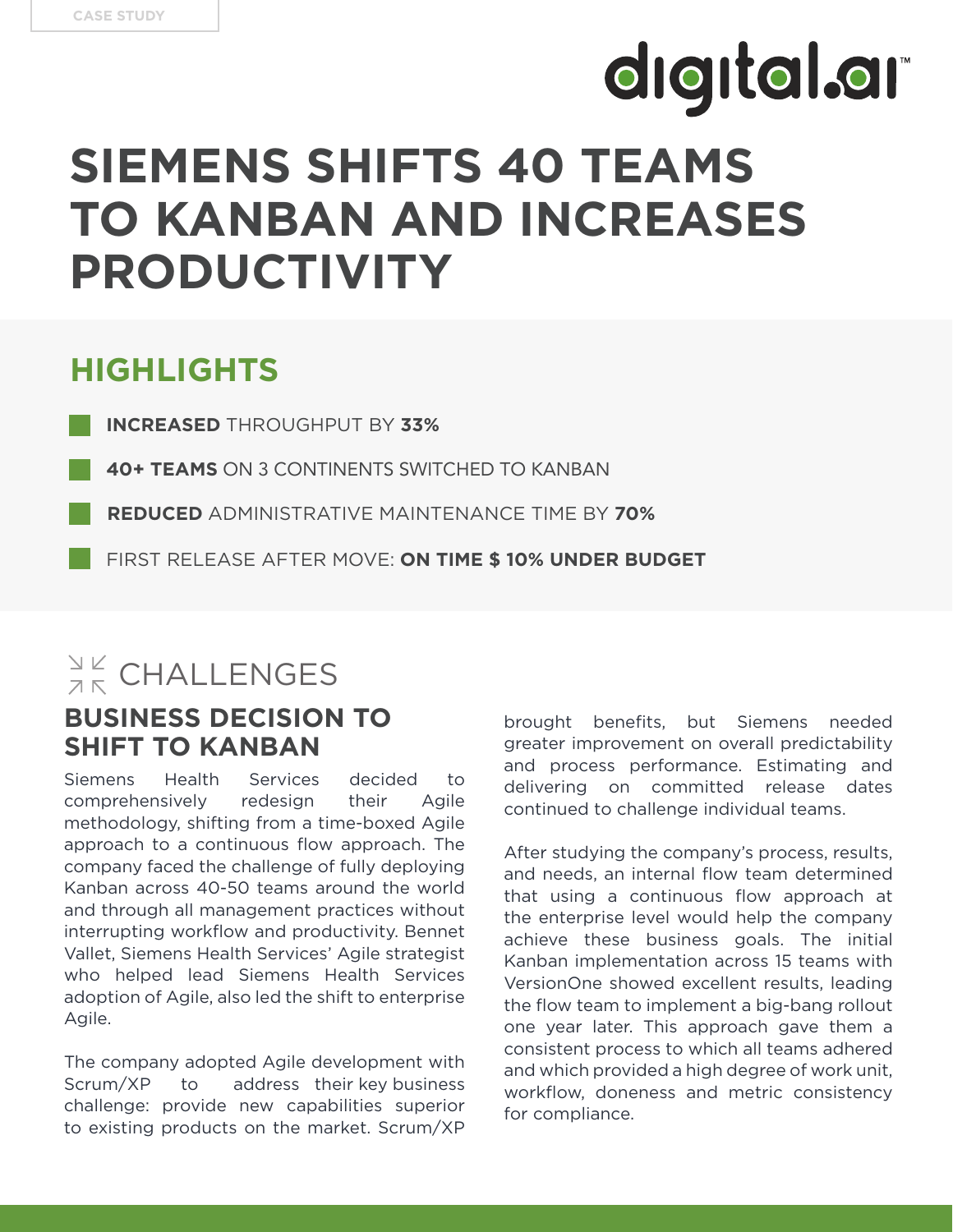# digital.ar

## $\frac{N}{2K}$  CHALLENGES

A key goal was to provide teams with a newgeneration Kanban board that was more scalable than the whiteboards used in a traditional Kanban environment. The board had to be:

- REAL-TIME
- ALWAYS ACCESSIBLE
- USED BY 40+ TEAMS ON THREE CONTINENTS
- ABLE TO SUPPORT MULTIPLE DEPENDENCIES AAMONG AND ACROSS TEAMS
- SHARED BY MULTIPLE TEAMS WORKING ON A SINGLE SOLUTION
- EASY TO CREATE AND USE

#### **METRICS WITH MEANING**

Siemens Health Services also needed transparent and actionable metrics in the new Kanban process. In the company's approach to continuous flow, Vallet explains, "The metrics themselves direct you on what actions to take."



Along with the core tenets of Kanban (continuous flow process. visualization, and limiting work in progress or WIP), Vallet believed that focusing on associated metrics would result in fundamental and

sustained improvement without compromising their Agile process. Knowing the centrality of the data to the success of Kanban, Vallet's challenge was capturing the right data to drive the process.

### SOLUTION

### **FLEXIBILITY SUPPORTS SIEMENS AGILE PROCESSES**

Siemens Health Services has used VersionOne from the very beginning of their Agile journey for Scrum/XP support.The application successfully supported their needs and teams liked using it. When the company made the business decision to move to Kanban, VersionOne was once again the preferred choice. VersionOne was flexible enough to make the switch. The platform gives the company exceptional versatility including a comprehensive DataMart that provides accurate, easy-to-consume metrics. Stakeholders can extract the data they need from the tool they were already using to create the reports that best supported their process, saving time and money.

"VersionOne is the only enterprise platform that can manage work effectively for very large-scale development involving multiple teams across the world."

> *Bennet Vallet* Agile Strategist Siemens Health Services